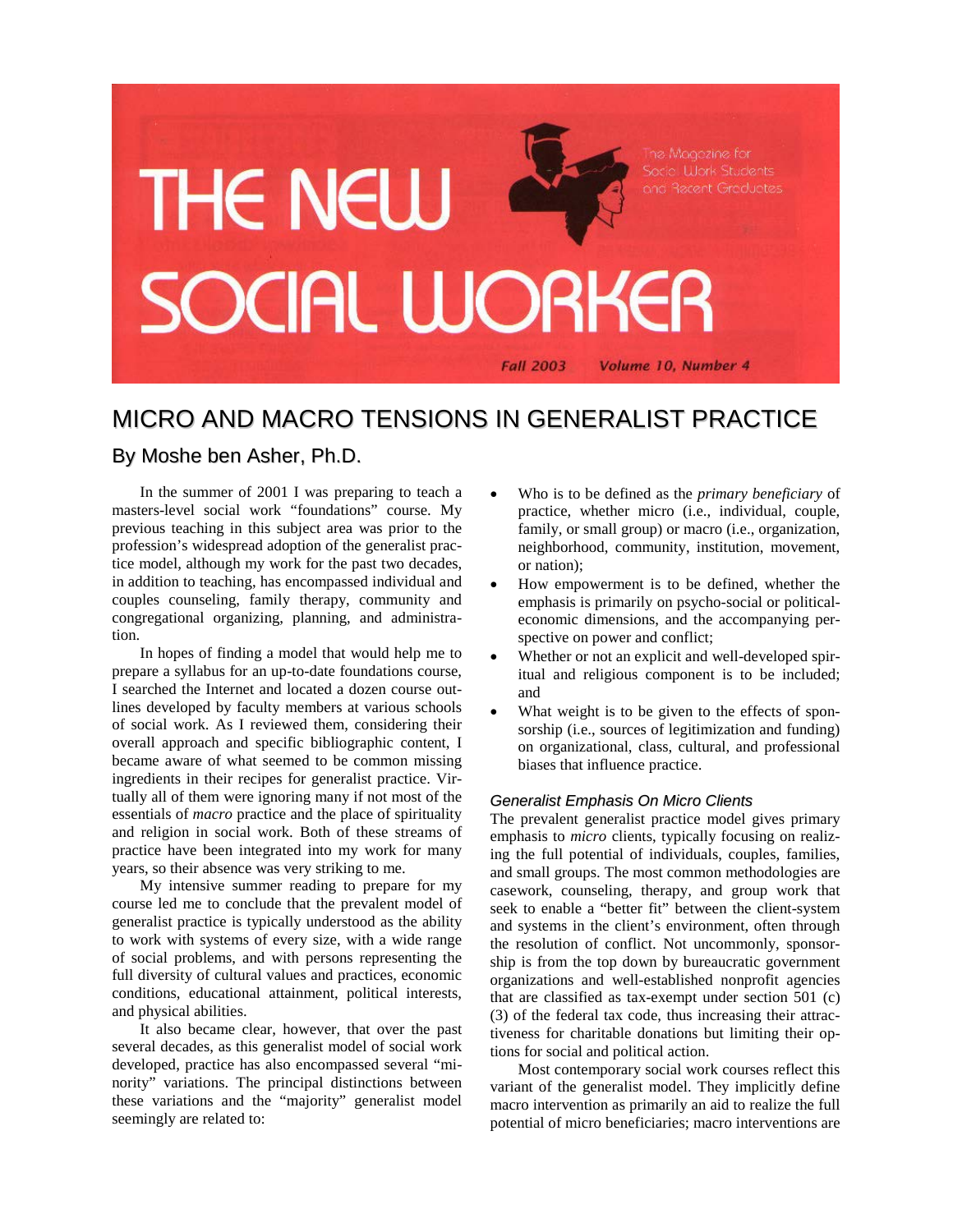virtually always geared to serve micro objectives. The case commonly offered as an illustration of macro practice is a variation on the theme of a social work professional who convenes and facilitates a group of other agency professionals to improve delivery of their services to their micro clients. Moreover, concrete principles and specific guides to practice are virtually always aimed at casework, counseling, therapy, and group work.

Incidentally, the normative assumption in this generalist practice model is that, of course, spirituality and religiosity are potentially important variables in a client's sense of well-being. The common viewpoint is that if social workers skillfully and sensitively apply the profession's *social work* theories, principles, and methods, we can help our clients reach their full potential, including that which is spiritually and religiously grounded. We may also make referrals to clergy when clients present challenges that are primarily spiritual and religious in character.

There are, however, much richer practice possibilities in this vein, some of which I have already described in an article published in *Social Work Today* (October 29, 2001). My introduction to them came nearly 15 years ago while working as a therapist at a Samaritan Counseling Center. As with scores of similar centers around the country, this center was non-sectarian and used a systems approach to individual, couples, and family therapy, integrating pastoral counseling practices with those of conventional counseling and therapy. The staff members were all "dual-degreed," that is, both ordained and possessing an M.S.W., Ph.D., M.D., or comparable secular professional credential.

#### *Alternative Models of Generalist Practice*

There are undoubtedly many variations of the generalist practice model. Two that are of particular interest to me share the recognition that historically our profession has had a wide range of primary beneficiaries—that not just individuals, couples, and families have been our *clients*, but also *members* of organizations, *citizens* in communities, *constituents* of movements, and *colleagues* of allied professions have benefited directly from our work. In effect, given the scope of sponsorship sources for our professional practice, our methods may be targeted to a wide range of objectives that, taken individually, primarily emphasize one or another micro, mezzo, or macro beneficiary.

Imagine a model of generalist practice in which the main objective is to further the potentialities of a *macro beneficiary*, i.e., an organization, neighborhood, community, institution, movement, or even a whole society. In this approach, interventions are geared directly to serve macro objectives in their own right—for example, to change the structure of a city government from atlarge to districted representation, to create large numbers of new low- to moderate-income housing units, or to prevent the scheduled demolition of a neighborhood that has been condemned to make way for a new freeway.

Generalist practice emphasizing *macro* beneficiaries, unlike that which is micro-oriented, typically defines building community, building organization, building mobilization, and building institution as its central tasks. The most common methodology is to *organize bottom-up-sponsored social infrastructure as the means of changing relations of power through ongoing engagement in constructive competition and conflict*. The goal is to effect social change through planning, policymaking, legislation, and institutional reform as driven by a democratically empowered and controlled process. Not uncommonly, sponsorship is by socio-political movements and grassroots organizations that are taxexempt under section 501 (c) (4) of the federal tax code, which leaves them relatively free to engage in virtually all forms of nonpartisan social and political action, although donations made to them are not taxdeductible.

This model does not eschew micro and mezzo beneficiaries; they simply are not primary. In virtually all of my community organizing and development experience, while the macro side received the most emphasis, especially the planning and organizing dimensions, therapeutic work with individuals and families was always included as an essential adjunct.

This alternative generalist model has a very different definition of empowerment when compared with the micro-oriented model now prevalent in social work education and practice. This model no longer populates the landscape of practice almost exclusively with psychosocial dynamics but instead at least equally incorporates political-economic dynamics. Thus the hallmark of successful practice in this model is the building of effective political and economic power by the powerless.

My experience of this model, particularly in community and congregational organizing, has demonstrated the feasibility of integrating broadly based, nonsectarian religious and spiritual beliefs and practices into macro social work. Examples have included prayers, benedictions, retreats, reflections, convocations, and a host of strategies and tactics inspired by scripture and related literature. These achievements were especially notable because clergy, congregational leaders, and members were clear throughout that their religious and spiritual convictions and commitments were neither compromised nor imposed on others.

#### *Missing Macro Methodologies*

It is in the methodological arena that the most significant differences between micro- and macro-oriented models of generalist practice are revealed.

Last summer as I reviewed colleagues' course outlines, I was gratified to see that their required reading included broad conceptual foundations. They assigned introductory readings on social systems theory, social ecology, and social action fields. I found numerous